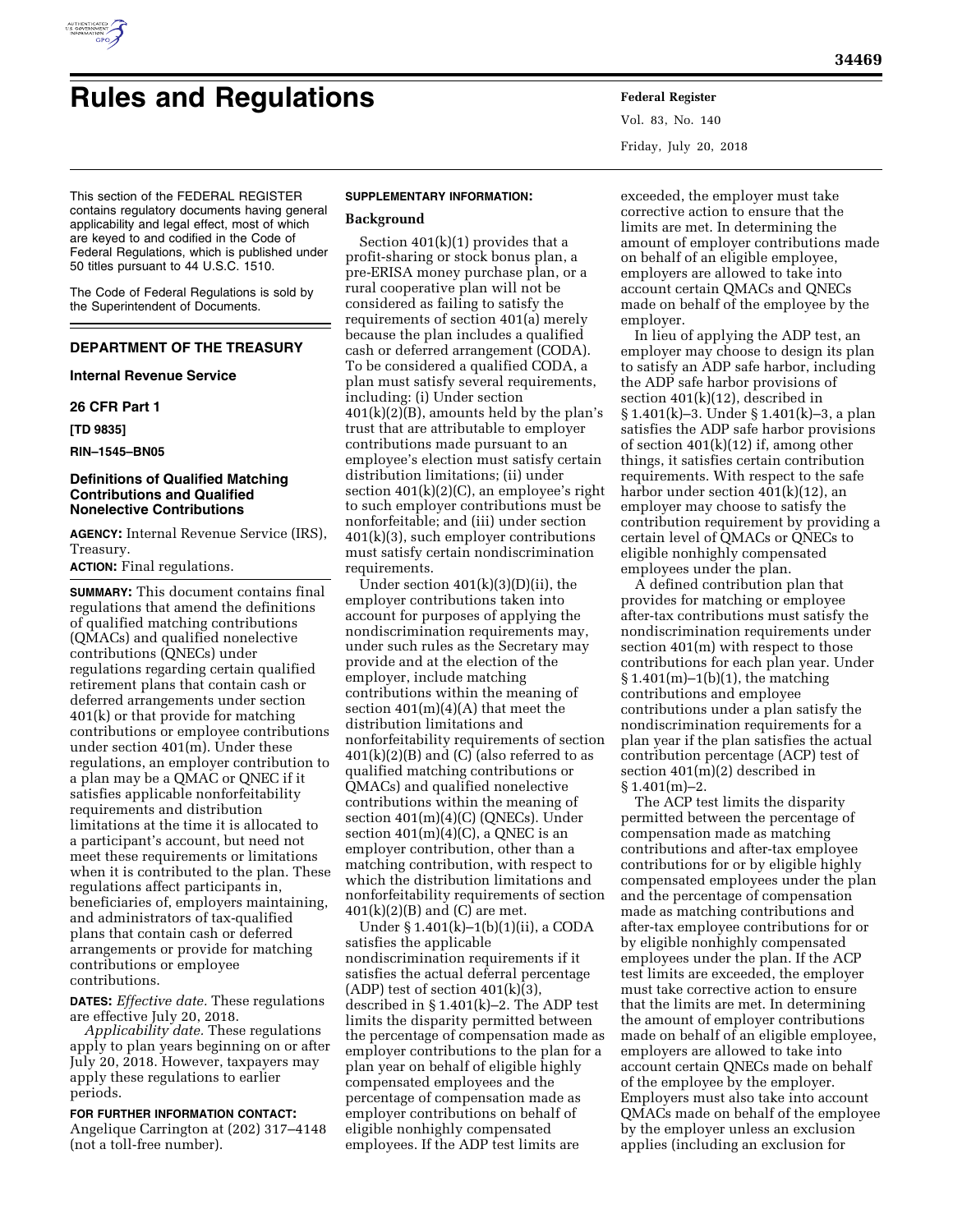QMACs that are taken into account under the ADP test).

If an employer designs its plan to satisfy the ADP safe harbor of section 401(k)(12), it may avoid performing the ACP test with respect to matching contributions under the plan, as long as the additional requirements of the ACP safe harbor of section 401(m)(11) are met.

As defined in § 1.401(k)–6, QMACs and QNECs must satisfy the nonforfeitability requirements of § 1.401(k)–1(c) and the distribution limitations<sup>1</sup> of  $\S 1.401(k)$ –1(d) "when they are contributed to the plan.'' Similarly, under the independent definitions in § 1.401(m)–5, QMACs and QNECs must satisfy the nonforfeitability requirements of  $\S 1.401(k)-1(c)$  and the distribution limitations of § 1.401(k)– 1(d) ''at the time the contribution is made.'' In general, contributions satisfy the nonforfeitability requirements of § 1.401(k)–1(c) if they are immediately nonforfeitable within the meaning of section 411, and contributions satisfy the distribution limitations of  $§ 1.401(k)-1(d)$  if they may not be distributed before the employee's death, disability, severance from employment, attainment of age 591⁄2, or hardship, or upon the termination of the plan.

Before 2017, the Department of the Treasury (Treasury Department) and the Internal Revenue Service (IRS) received comments with respect to the definitions of QMACs and QNECs in §§ 1.401(k)–6 and 1.401(m)–5. In particular, commenters asserted that employer contributions should qualify as QMACs and QNECs as long as they satisfy applicable nonforfeitability requirements at the time they are allocated to participants' accounts, rather than when they are first contributed to the plan. Commenters pointed out that interpreting sections 401(k)(3)(D)(ii) and 401(m)(4)(C) to require satisfaction of applicable nonforfeitability requirements at the time amounts are first contributed to the plan would preclude plan sponsors with plans that permit the use of amounts in plan forfeiture accounts to offset future employer contributions under the plan from applying such amounts to fund

QMACs and QNECs. This is because the amounts would have been allocated to the forfeiture accounts only after a participant incurred a forfeiture of benefits and, thus, generally would have been subject to a vesting schedule when they were first contributed to the plan. Commenters requested that QMAC and QNEC requirements not be interpreted to prevent the use of plan forfeitures to fund QMACs and QNECs. The commenters urged that the nonforfeitability requirements under § 1.401(k)–6 should apply when QMACs and QNECs are allocated to participants' accounts and not when the contributions are first made to the plan.

In considering the comments, the Treasury Department and the IRS took into account that the nonforfeitability requirements applicable to QMACs and QNECs are intended to ensure that QMACs and QNECS provide nonforfeitable benefits for the participants who receive them. In accordance with that purpose, the Treasury Department and the IRS concluded that it is sufficient to require that amounts allocated to participants' accounts as QMACs and QNECs be nonforfeitable at the time they are allocated to participants' accounts, rather than when such contributions are made to the plan.

Accordingly, on January 18, 2017, the Treasury Department and the IRS issued a notice of proposed rulemaking (REG– 131643–15), which was published in the **Federal Register** (82 FR 5477). Under the notice of proposed rulemaking, the Treasury Department and the IRS proposed to amend § 1.401(k)–6 to provide that amounts used to fund QMACs and QNECs must be nonforfeitable and subject to distribution limitations in accordance with  $\S 1.401(k)-1(c)$  and (d) when allocated to participants' accounts, and to no longer require that amounts used to fund QMACs and QNECs satisfy the nonforfeitability requirements and distribution limitations when they are first contributed to the plan. As a result, forfeitures would be permitted to be used to fund QMACs and QNECs. No public hearing on the notice of proposed rulemaking was requested or held. Several comments on the proposed rules were submitted, and, after consideration of all the comments, the proposed regulations are adopted without substantive modification.

This document contains amendments to 26 CFR part 1.

# **Explanation of Provisions**

This document contains final regulations that amend the definitions of QMACs and QNECs to provide that

employer contributions to a plan are QMACs or QNECs if they satisfy applicable nonforfeitability requirements and distribution limitations at the time they are allocated to participants' accounts. Accordingly, these regulations permit forfeitures of prior contributions to be used to fund QMACs and QNECs.

The Treasury Department and the IRS received five comments in response to the notice of proposed rulemaking that raised issues relating to the modification of the QMAC and QNEC definitions, including issues with respect to plan amendments and the pre-approved plan program, as described in Rev. Proc. 2015–36, 2015–27 I.R.B. 20, Part III of Rev. Proc. 2016–37, 2016–29 I.R.B. 136, and Rev. Proc. 2017–41, 2017–29 I.R.B. 92. The Treasury Department and the IRS determined that the comments relating to the pre-approved plan program are outside the scope of these regulations, which relate solely to the modification of the definitions of QMACs and QNECs. These comments have been shared with IRS Tax Exempt and Government Entities, Employee Plans, which administers the preapproved plan program.

The comments also included questions relating to the application of section 411(d)(6) in cases in which a plan sponsor seeks to amend its plan to apply the rules in this regulation. The application of section 411(d)(6) is generally outside the scope of these regulations. However, if a plan sponsor adopts a plan amendment to define QMACs and QNECs in a manner consistent with these final regulations and applies that amendment prospectively to future plan years, section 411(d)(6) would not be implicated. Moreover, in the common case of a plan that provides that forfeitures will be used to pay plan expenses incurred during a plan year and that any remaining forfeitures in the plan at the end of the plan year will be allocated pursuant to a specified formula among active participants who have completed a specified number of hours of service during the plan year, section 411(d)(6) would not prohibit a plan amendment adopted before the end of the plan year that permits the use of forfeitures to fund QMACs and QNECs (even if, at the time of the amendment, one or more participants had already completed the specified number of hours of service). This is because all conditions for receiving an allocation will not have been satisfied at the time of the amendment, since one of the conditions for receiving an allocation is that plan expenses at the end of the plan year are less than the amount of

<sup>&</sup>lt;sup>1</sup>The existing definitions of QMACs and QNECs in §§ 1.401(k)–6 and 1.401(m)–5 refer to the distribution requirements of § 1.401(k)–1(d). Section  $1.401(\vec{k})-1(\vec{d})$  is more appropriately characterized as providing distribution limitations (consistent with the heading of  $\S 1.401(k)-1d$ )). Accordingly, this preamble refers to distribution limitations rather than distribution requirements, and, as noted in the Explanation of Provisions section of this preamble, the definitions of QMACs and QNECs in §§ 1.401(k)–6 and 1.401(m)–5 are amended in the final regulations to refer to distribution limitations.